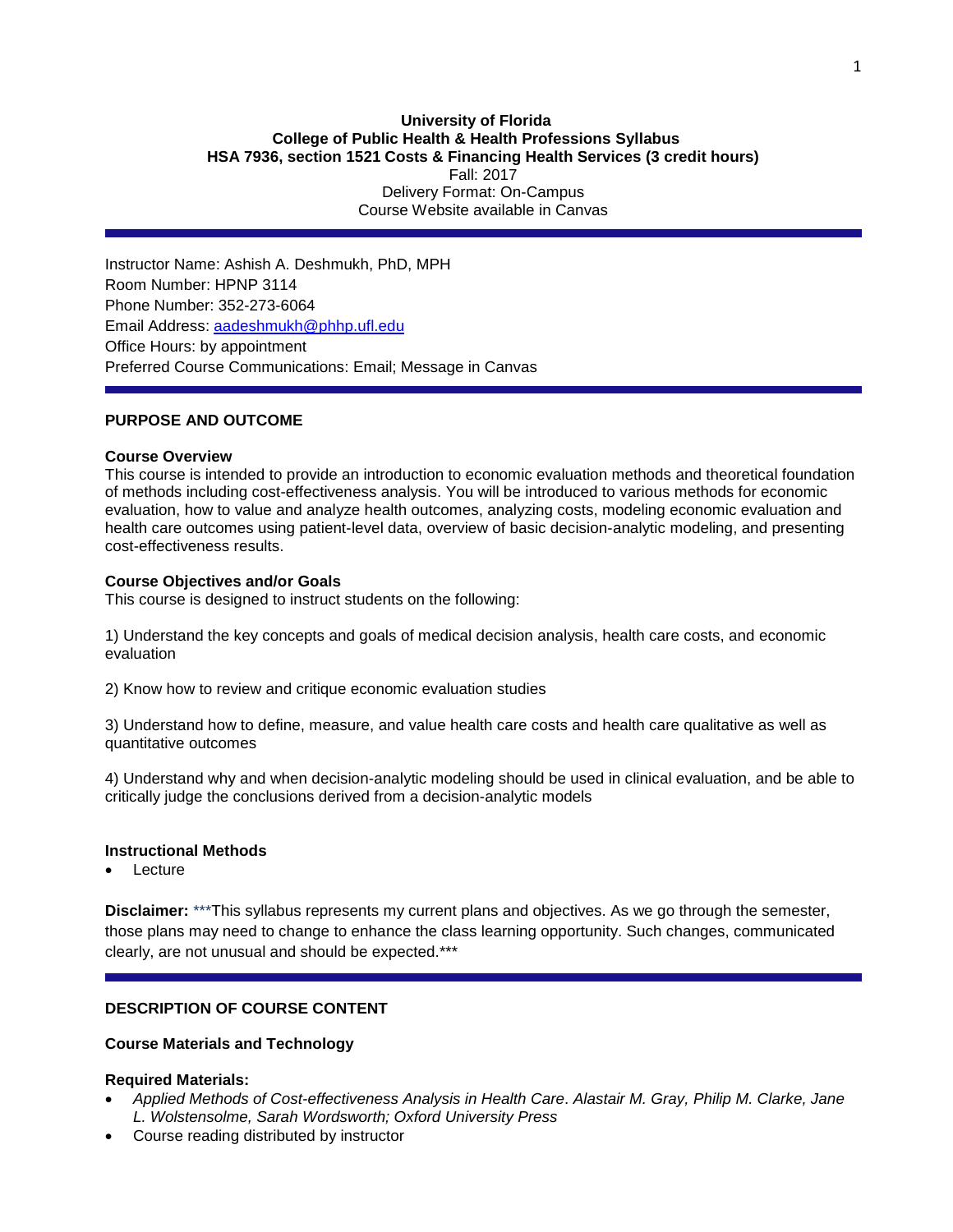# **Optional Materials:**

 *Drummond M. Methods for the economic evaluation of health care programmes. 3rd ed. Oxford ; New York: Oxford University Press; 2005.*

For technical support for this class, please contact the UF Help Desk at:

- [Learning-support@ufl.edu](file:///C:/Users/hackg/Desktop/Learning-support@ufl.edu)
- (352) 392-HELP select option 2
- <https://lss.at.ufl.edu/help.shtml>

## **Topical Outline/Course Schedule**

| <b>Date</b> | <b>Topic</b>                                                                                                                                                                                                                                                                                                                                                                   | <b>Reading</b> | <b>Assignment</b>    |
|-------------|--------------------------------------------------------------------------------------------------------------------------------------------------------------------------------------------------------------------------------------------------------------------------------------------------------------------------------------------------------------------------------|----------------|----------------------|
| Aug 21      | Classes Begin - Welcome and introduction to the<br>class                                                                                                                                                                                                                                                                                                                       |                |                      |
| Aug 23      | Economic evaluation overview                                                                                                                                                                                                                                                                                                                                                   | AMCEA Ch. 2    | AMCEA Ch. 2 exercise |
| Aug 28      | Methods for economic evaluation, the cost-<br>effectiveness plane, thinking incremental not average,<br>dominance and extended dominance, net monetary<br>benefits, maximum acceptable incremental cost-<br>effectiveness ratio (willingness-to-pay threshold),<br>whose perspective (individual, healthcare payer, or<br>societal)?                                           |                |                      |
| Aug 30      | Measuring, valuing, and analyzing health outcomes                                                                                                                                                                                                                                                                                                                              | AMCEA Ch. 5    | AMCEA Ch. 5 exercise |
| Sep 6       | Non-preference-based measures of health status;<br>quality-adjusted life years (QALYs)-theoretical<br>foundation; utilities and methods to estimate utilities<br>(the rating scale (RS) method, the standard gamble<br>(SG) method, time trade-off (TTO) method, whose<br>preference?; multi-attribute utility system; alternatives:<br>disability-adjusted life years (DALYs) |                |                      |
| Sep 11      | Student proposal discussion (initial brainstorming)                                                                                                                                                                                                                                                                                                                            |                |                      |
|             | Defining, measuring, and valuing costs                                                                                                                                                                                                                                                                                                                                         | AMCEA Ch. 6    |                      |
| Sep 13      | Costing in economic evaluation, costing perspectives,<br>constructing a cost dataset, adjustments to cost data,<br>presenting cost results                                                                                                                                                                                                                                     |                |                      |
|             | Sep 18 (no class)                                                                                                                                                                                                                                                                                                                                                              |                |                      |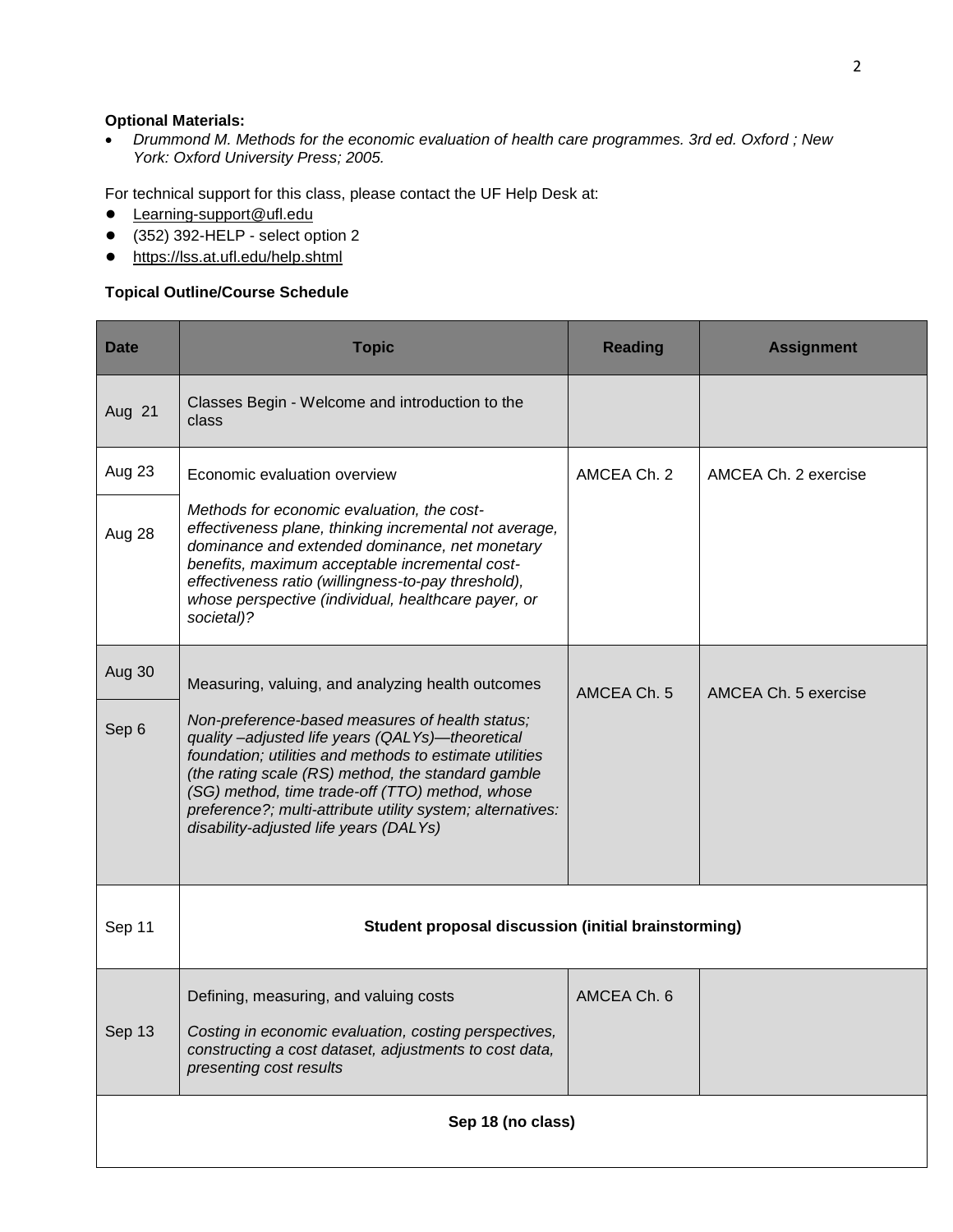| Sep 20<br>Sep 25<br>Sep 27 | Analyzing costs<br>Describing and analyzing cost data; Cost data<br>distributions-normal and skewed distributions,<br>skewed cost data, median cost, data transformation,<br>bootstrapping (non-parametric method), generalized<br>linear models; missing data and methods (complete<br>case analysis, available case analysis, imputation,<br>multiple imputation) to analyze missing data;<br>censored cost data and methods to deal with<br>censored cost data | AMCEA Ch. 7                                             | AMCEA Chapter 7 exercises 1 |  |  |  |  |  |
|----------------------------|-------------------------------------------------------------------------------------------------------------------------------------------------------------------------------------------------------------------------------------------------------------------------------------------------------------------------------------------------------------------------------------------------------------------------------------------------------------------|---------------------------------------------------------|-----------------------------|--|--|--|--|--|
| Oct 2                      | Life table                                                                                                                                                                                                                                                                                                                                                                                                                                                        | AMCEA Ch. 3                                             |                             |  |  |  |  |  |
| Oct 4                      | Life table methods, survival curves and hazards<br>function, calculation of changes in life expectancy,<br>extrapolating life expectancy                                                                                                                                                                                                                                                                                                                          |                                                         |                             |  |  |  |  |  |
| Oct 9                      | Proposal outline due and in-class discussion                                                                                                                                                                                                                                                                                                                                                                                                                      |                                                         |                             |  |  |  |  |  |
| Oct 11                     | Reviewing and critiquing EE studies (in-class assignment)                                                                                                                                                                                                                                                                                                                                                                                                         |                                                         |                             |  |  |  |  |  |
| Oct 16                     | Economic evaluation using patient-level data (Net<br>monetary benefit regression)                                                                                                                                                                                                                                                                                                                                                                                 | Slides, material, and class exercised will be<br>shared |                             |  |  |  |  |  |
| Oct 18                     |                                                                                                                                                                                                                                                                                                                                                                                                                                                                   |                                                         |                             |  |  |  |  |  |
|                            | Oct 23, 25 SMDM week (no class)                                                                                                                                                                                                                                                                                                                                                                                                                                   |                                                         |                             |  |  |  |  |  |
| Oct 30                     | Economic evaluation using patient-level data                                                                                                                                                                                                                                                                                                                                                                                                                      | AMCEA Ch. 4                                             |                             |  |  |  |  |  |
| Nov 1                      | Overview of survival analysis, quantifying outcomes<br>using survival analysis, parametric models, and<br>modeling and extrapolating outcomes                                                                                                                                                                                                                                                                                                                     |                                                         |                             |  |  |  |  |  |
| Nov <sub>6</sub>           | Introduction to decision analytic modeling and<br>decision trees                                                                                                                                                                                                                                                                                                                                                                                                  | AMCEA Ch. 8                                             |                             |  |  |  |  |  |
| Nov 8                      | Use of flat tree vs decision analytic models; stages                                                                                                                                                                                                                                                                                                                                                                                                              |                                                         |                             |  |  |  |  |  |
| Nov 13                     | and methodological approach of developing decision-<br>analytic models; decision analytic models-tree<br>structure, order of events, estimating transition<br>probabilities, payoffs, analyzing a decision tree,<br>model evaluation, estimation of expected values                                                                                                                                                                                               |                                                         |                             |  |  |  |  |  |
| Nov 15                     | Introduction to Markov modeling                                                                                                                                                                                                                                                                                                                                                                                                                                   | AMCEA Ch. 9                                             |                             |  |  |  |  |  |
| Nov 20                     | Theoretical background; determining health states,<br>transition probabilities, cycle length, Markovian<br>assumptions, determining the rewards discounting                                                                                                                                                                                                                                                                                                       |                                                         |                             |  |  |  |  |  |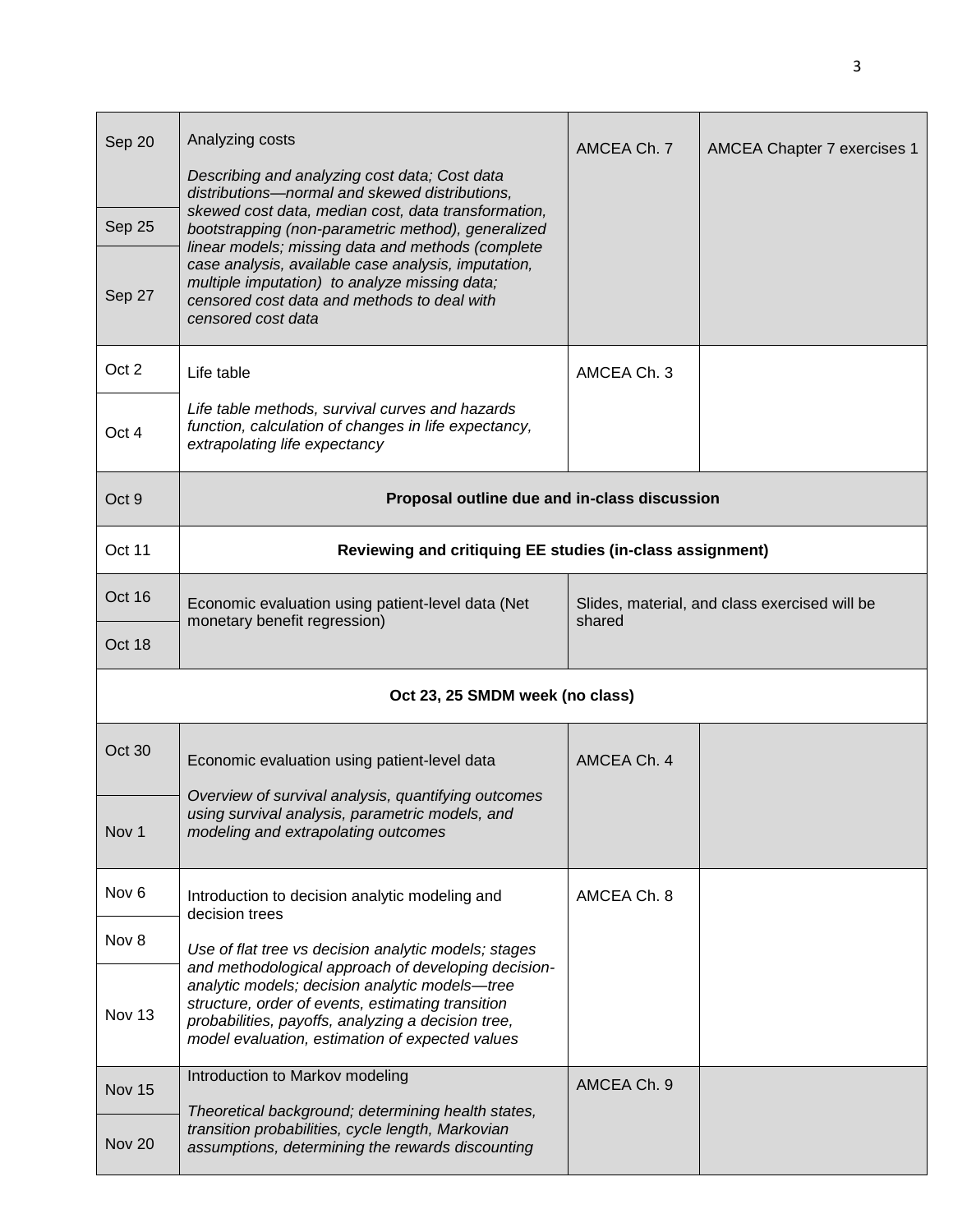| <b>Nov 27</b>    | Proposal development (in-class discussion)                                                                                                                                                                         |  |  |  |  |  |  |  |  |  |  |
|------------------|--------------------------------------------------------------------------------------------------------------------------------------------------------------------------------------------------------------------|--|--|--|--|--|--|--|--|--|--|
| <b>Nov 29</b>    | AMCEA Ch. 10<br>Uncertainty associated with economic evaluations;                                                                                                                                                  |  |  |  |  |  |  |  |  |  |  |
| Dec <sub>4</sub> | presenting results of economic evaluation studies<br>and 11                                                                                                                                                        |  |  |  |  |  |  |  |  |  |  |
| Dec 6            | Overview of advancement methods in economic evaluation<br>Micro-simulation, value of information analysis, natural history models, chronic/infectious diseases<br>modeling, model calibration and model validation |  |  |  |  |  |  |  |  |  |  |
| Dec 11           | Final proposal due                                                                                                                                                                                                 |  |  |  |  |  |  |  |  |  |  |
| Dec 13           | <b>Final presentations</b>                                                                                                                                                                                         |  |  |  |  |  |  |  |  |  |  |

# **ACADEMIC REQUIREMENTS AND GRADING**

## **Assignments**

All assignments should be submitted on time as per instructions on e-learning.

## **Grading**

Assignments and assessments are opportunities for you to demonstrate understanding of the principles and procedures covered in class. Grades will be based on the following criteria:

| <b>Requirement</b>                                        | % of final grade |  |  |
|-----------------------------------------------------------|------------------|--|--|
| <b>Exercises/assignments</b>                              | 20% (5% each)    |  |  |
| Reviewing and critiquing EE studies (in-class assignment) | 20%              |  |  |
| Final Project (develop an EE proposal; NIH R03 format)    | 40%              |  |  |
| Final presentation                                        | 20%              |  |  |

Point system used (i.e., how do course points translate into letter grades).

| <b>Points</b><br>earned | 95 or<br>more            | 90<br>94 | 87<br>89 | ററ<br>ია<br>86 | 80<br>82 | $\overline{\phantom{a}}$<br>70 | 70<br>76 | $\overline{z}$ | 67<br>07<br>69 | $63 -$<br>66 | 60<br>62 | <b>Below</b><br>60 |
|-------------------------|--------------------------|----------|----------|----------------|----------|--------------------------------|----------|----------------|----------------|--------------|----------|--------------------|
|                         |                          |          |          |                |          |                                |          | <u>_</u>       |                |              |          |                    |
| Letter<br>Grade         | $\overline{\phantom{a}}$ |          | D.       |                | D<br>⊷   |                                |          |                |                | ◡            | ◡        |                    |

Please be aware that a C- is not an acceptable grade for graduate students. A grade of C counts toward a graduate degree only if an equal number of credits in courses numbered 5000 or higher have been earned with an A. In addition, the Bachelor of Health Science Program does not use C- grades.

You must include the letter grade to grade point conversion table below. Letter grade to grade point conversions are fixed by UF and cannot be changed.

| Letter        |     | А-   | B+   | В                | B-   | $C+$ | ◠<br>◡ | <b>C-</b> | D+  |     | D-   | Е   | <b>WF</b> |     | <b>NG</b> | -S  |
|---------------|-----|------|------|------------------|------|------|--------|-----------|-----|-----|------|-----|-----------|-----|-----------|-----|
| Grade         |     |      |      |                  |      |      |        |           |     |     |      |     |           |     |           |     |
| Grade         | 4.0 | 3.67 | 3.33 | 3.0 <sub>2</sub> | 2.67 | 2.33 | 2.0    | .67       | .33 | 1.0 | 0.67 | 0.0 | 0.0       | 0.0 | 0.0       | 0.0 |
| <b>Points</b> |     |      |      |                  |      |      |        |           |     |     |      |     |           |     |           |     |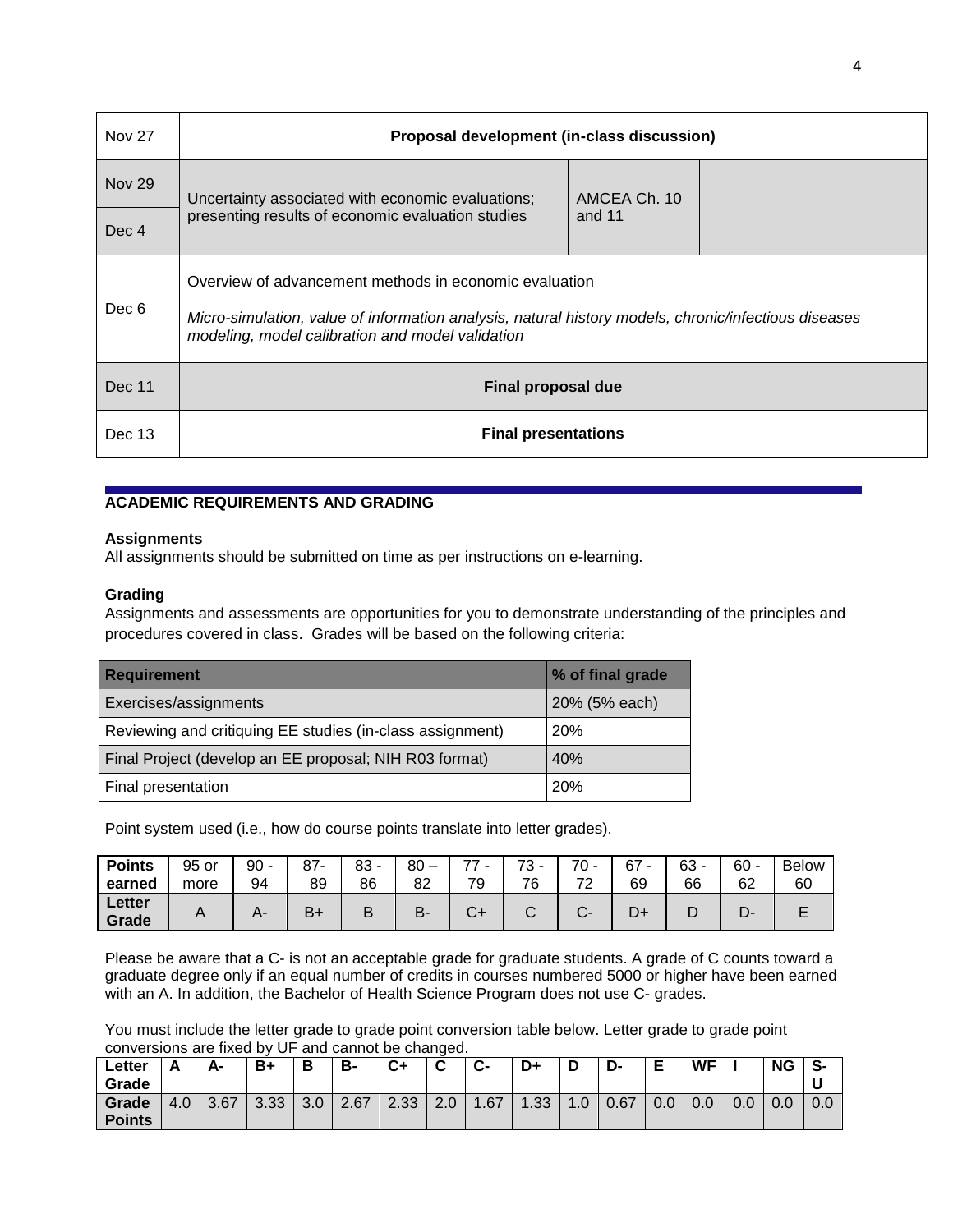For greater detail on the meaning of letter grades and university policies related to them, see the Registrar's Grade Policy regulations at: <http://catalog.ufl.edu/ugrad/current/regulations/info/grades.aspx>

## **Policy Related to Late and Make up Work**

Students are expected to complete all assignments by appropriate dates. 10% penalty for late submission, additional 10% penalty for every 24 hours.

Make-up options will be offered to students only under extenuating circumstances and through communication with the instructor. The instructor reserves the right to determine appropriate make-up options for each student.

## **Policy Related to Required Class Attendance**

Students are expected to read the assigned text, complete all out of class assignments, be an active member of their group, and to actively participate in class discussions. Personal issues with respect to class participation or fulfillment of course requirements will be handled on an individual basis and must be communicated with the instructor with reasonable advance notice.

All faculty are bound by the UF policy for excused absences. For information regarding the UF Attendance Policy see the Registrar website for additional details: <https://catalog.ufl.edu/ugrad/current/regulations/info/attendance.aspx>

# **STUDENT EXPECTATIONS, ROLES, AND OPPORTUNITIES FOR INPUT**

## **Expectations Regarding Course Behavior**

Students are expected to:

- Attend all classes
- Complete reading assignments prior to class
- Participate in class discussions
- Be an active member of your group
- Exhibit professional behavior
- Limit use of electronic devices strictly to activities in support of learning environment.

## **Communication Guidelines**

Students will be expected to communicate via the Canvas messaging system.

## **Academic Integrity**

Students are expected to act in accordance with the University of Florida policy on academic integrity. As a student at the University of Florida, you have committed yourself to uphold the Honor Code, which includes the following pledge:

## "**We, the members of the University of Florida community, pledge to hold ourselves and our peers to the highest standards of honesty and integrity**."

You are expected to exhibit behavior consistent with this commitment to the UF academic community, and on all work submitted for credit at the University of Florida, the following pledge is either required or implied:

## **"On my honor, I have neither given nor received unauthorized aid in doing this assignment."**

It is your individual responsibility to know and comply with all university policies and procedures regarding academic integrity and the Student Honor Code. Violations of the Honor Code at the University of Florida will not be tolerated. Violations will be reported to the Dean of Students Office for consideration of disciplinary action. For additional information regarding Academic Integrity, please see Student Conduct and Honor Code or the Graduate Student Website for additional details: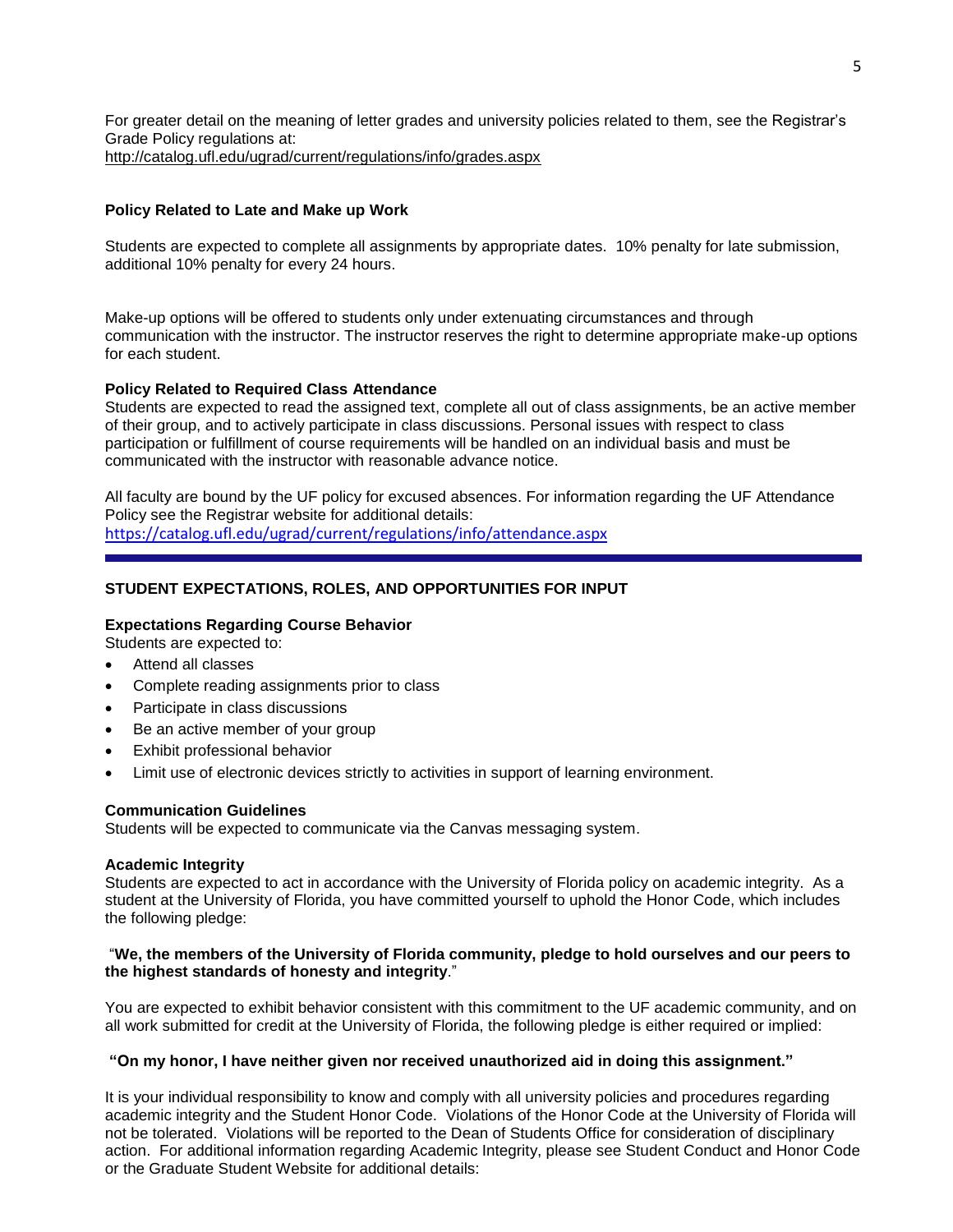#### <https://www.dso.ufl.edu/sccr/process/student-conduct-honor-code/> <http://gradschool.ufl.edu/students/introduction.html>

Please remember cheating, lying, misrepresentation, or plagiarism in any form is unacceptable and inexcusable behavior.

## **Online Faculty Course Evaluation Process**

Students are expected to provide feedback on the quality of instruction in this course by completing online evaluations at [https://evaluations.ufl.edu.](https://evaluations.ufl.edu/) Evaluations are typically open during the last two or three weeks of the semester, but students will be given specific times when they are open. Summary results of these assessments are available to students at [https://evaluations.ufl.edu/results/.](https://evaluations.ufl.edu/results/)

## **SUPPORT SERVICES**

# **Accommodations for Students with Disabilities**

If you require classroom accommodation because of a disability, you must register with the Dean of Students Office [http://www.dso.ufl.edu](http://www.dso.ufl.edu/) within the first week of class. The Dean of Students Office will provide documentation of accommodations to you, which you then give to me as the instructor of the course to receive accommodations. Please make sure you provide this letter to me by the end of the second week of the course. The College is committed to providing reasonable accommodations to assist students in their coursework.

## **Counseling and Student Health**

Students sometimes experience stress from academic expectations and/or personal and interpersonal issues that may interfere with their academic performance. If you find yourself facing issues that have the potential to or are already negatively affecting your coursework, you are encouraged to talk with an instructor and/or seek help through University resources available to you.

- The Counseling and Wellness Center 352-392-1575 offers a variety of support services such as psychological assessment and intervention and assistance for math and test anxiety. Visit their web site for more information: [http://www.counseling.ufl.edu.](http://www.counseling.ufl.edu/) On line and in person assistance is available.
- You Matter We Care website: [http://www.umatter.ufl.edu/.](http://www.umatter.ufl.edu/) If you are feeling overwhelmed or stressed, you can reach out for help through the You Matter We Care website, which is staffed by Dean of Students and Counseling Center personnel.
- The Student Health Care Center at Shands is a satellite clinic of the main Student Health Care Center located on Fletcher Drive on campus. Student Health at Shands offers a variety of clinical services. The clinic is located on the second floor of the Dental Tower in the Health Science Center. For more information, contact the clinic at 392-0627 or check out the web site at: <https://shcc.ufl.edu/>
- Crisis intervention is always available 24/7 from: Alachua County Crisis Center (352) 264-6789 <http://www.alachuacounty.us/DEPTS/CSS/CRISISCENTER/Pages/CrisisCenter.aspx>

Do not wait until you reach a crisis to come in and talk with us. We have helped many students through stressful situations impacting their academic performance. You are not alone so do not be afraid to ask for assistance.

## **Inclusive Learning Environment**

Public health and health professions are based on the belief in human dignity and on respect for the individual. As we share our personal beliefs inside or outside of the classroom, it is always with the understanding that we value and respect diversity of background, experience, and opinion, where every